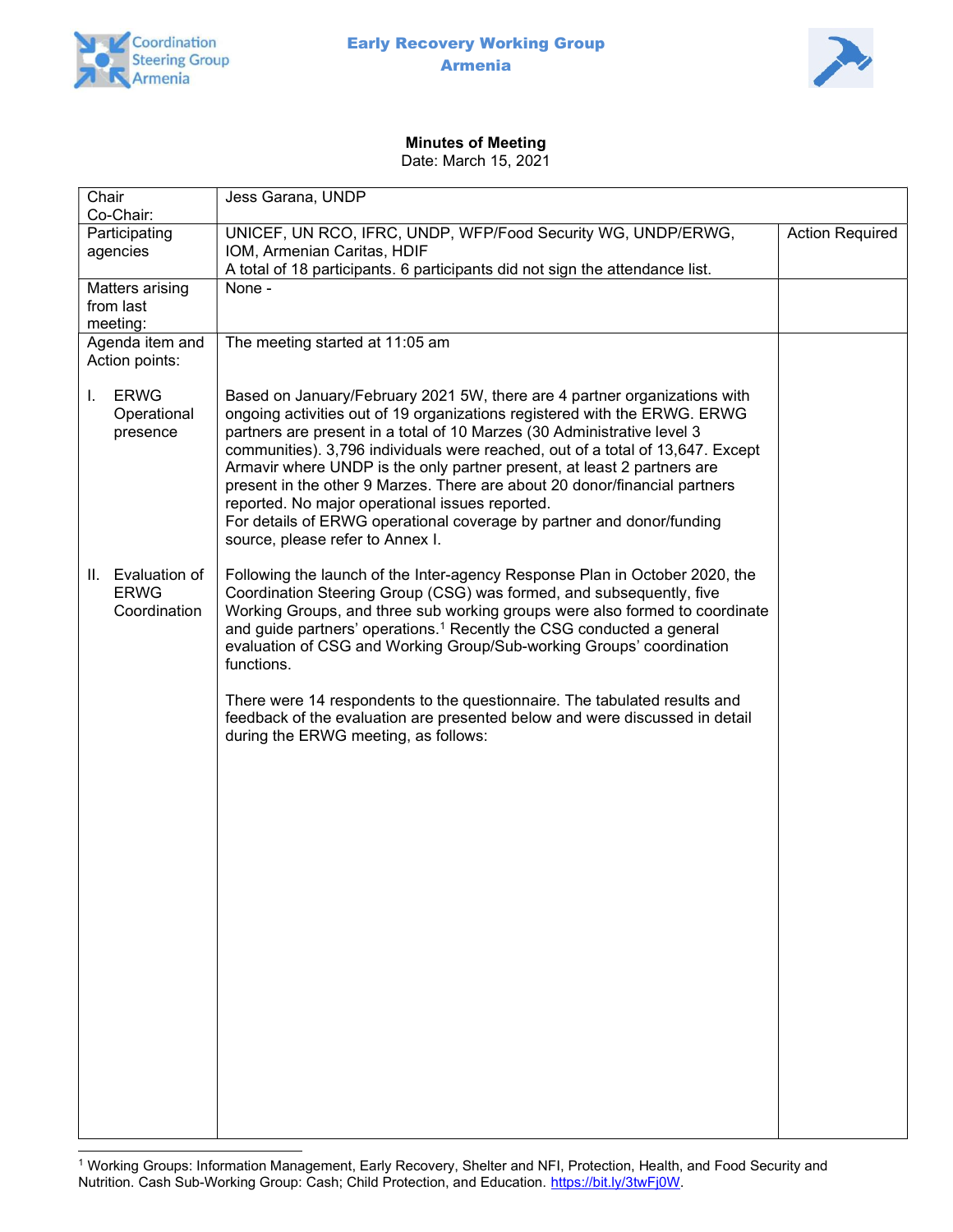

# Early Recovery Working Group Armenia



| No.                                                                | Dissat-<br>Neutral/<br><b>Coordination Functions</b><br><b>isfied</b><br><b>Undecided</b>                                      |                                              | <b>Satisfied</b>                                                                           | <b>Very</b><br><b>Satisfied</b> | Grand<br><b>Total</b> |    |  |
|--------------------------------------------------------------------|--------------------------------------------------------------------------------------------------------------------------------|----------------------------------------------|--------------------------------------------------------------------------------------------|---------------------------------|-----------------------|----|--|
| $\mathbf{1}$                                                       | Effectively coordinates the WG by holding regular<br>meetings and providing relevant updates on the evolving<br>context        |                                              | $\mathbf{1}$                                                                               | 10                              | $\overline{3}$        | 14 |  |
| $\overline{2}$                                                     | Provides technical guidance and documentation relevant<br>to the WG                                                            | $\mathbf{1}$                                 | 3                                                                                          | $\overline{7}$                  | $\overline{3}$        | 14 |  |
| $\overline{3}$                                                     | Provides relevant and timely information to WG<br>members through online platform(s), emails and other<br>correspondence       | $\mathbf{1}$                                 | $\mathbf{1}$                                                                               | $\overline{7}$                  | 5                     | 14 |  |
| $\overline{4}$                                                     | Identifies gaps in service delivery, coordinates between<br>agencies and follows up on agreed actions                          |                                              | 4                                                                                          | $\overline{7}$                  | $\overline{3}$        | 14 |  |
| 5                                                                  | Coordinates with relevant government ministries and<br>counterparts to ensure effective delivery of assistance<br>and services |                                              | 3                                                                                          | 10                              | $\mathbf{1}$          | 14 |  |
| 6                                                                  | Ensures the inclusion of WG members in the Inter-<br>Agency Response Plan, CERF and other funding<br>mechanisms                | $\mathbf{1}$                                 | $\mathbf{1}$                                                                               | 9                               | $\overline{3}$        | 14 |  |
| $\overline{7}$                                                     | Provides a clear reporting structure for the WG through<br>appropriate templates                                               | $\mathbf{1}$                                 | $\overline{2}$                                                                             | 8                               | $\overline{3}$        | 14 |  |
| What is working well in the WG?<br>What can be improved in the WG? |                                                                                                                                |                                              |                                                                                            |                                 |                       |    |  |
| $\mathbf{1}$                                                       | Hold meetings regularly.                                                                                                       | $\mathbf{1}$                                 | Work with other WG to mainstream ER.                                                       |                                 |                       |    |  |
| $\overline{2}$                                                     | Information sharing, participatory approach.                                                                                   | 5W reporting slow/delayed.<br>$\overline{2}$ |                                                                                            |                                 |                       |    |  |
| $\overline{3}$                                                     | Activities and processes are coordinated very effectively.                                                                     | $\overline{3}$                               | The WG is a bit too UNDP centric and should                                                |                                 |                       |    |  |
| $\overline{4}$                                                     | Members Cooperate.                                                                                                             | 4                                            | Need to make coordination more useful.                                                     |                                 |                       |    |  |
|                                                                    |                                                                                                                                | 5                                            | More clarity on scope of work, way forward,<br>ioint activities.                           |                                 |                       |    |  |
|                                                                    |                                                                                                                                | 6                                            | Participation of government representatives will<br>help to gain more information on state |                                 |                       |    |  |

### Overall results:

Of the four categories of responses, 80% are "satisfied" and "very satisfied" while about one-fifth percent are neutral/undecided (15%) and dissatisfied (4%). The high number of "neutral/undecided" responses may reflect a high participation rate of new partners or representatives. There were at least 73 individual email addresses registered in the email system of the ERWG in 2020, in contrast to only 48 in March 2021 based on actual membership confirmation received by the ERWG, indicating a significant turnover of participants and the potentially entry of new members that were yet to be familiarized with the ERWG. In March 2021, therefore, the ToR of the ERWG was widely circulated to partners. The high rate (80%) of "satisfied" and "very satisfied" category of responses may have come from the "old" members of the ERWG who were already familiar with the sector.

## What is working well in the Working Groups:

Respondents mentioned that meetings were held regularly. There was sharing of information and was participatory in overall coordination. Members cooperated very effectively in the tasks of the ERWG, these include preparation of 5W and Situation Report.

### What can be improved in the Working Group?

There was a consensus that the findings of the evaluation reflect the overall perspectives of partners about early recovery that should go beyond the current partners' activities and moving towards long term development across all working groups.

There was also a general consensus to increasingly engage the government into the ERWG and to understand government's plans and programs thus providing space for partners to align their priorities with government priorities.

To make ERWG relevant and useful, partners shared their observations and recommendations as follows:

1. Partners are ready to collaborate and coordinate with the ERWG keeping in view the respective vision, regulations (etc.) of their organizations.

Action to the recommenddations will be tracked and reported:

ERWG Coordination and UNDP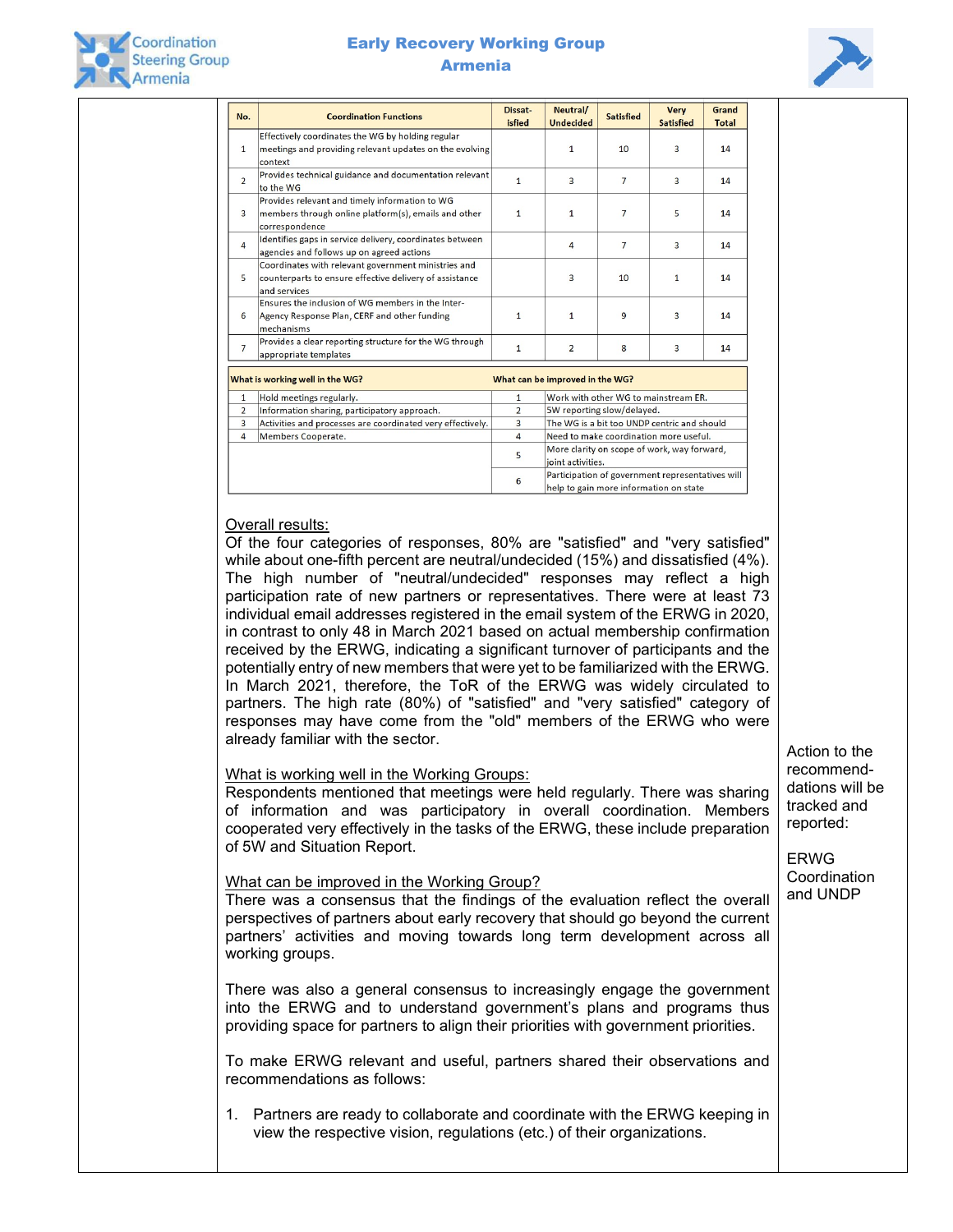



|                                  |    | 2. Need to clarity the scope of ERWG and criteria for reporting activities in the<br>ERWG 5W, for instance, between old and new projects (e.g., HSTF-funded<br>activities prior to the conflict) and scope (e.g. HSTF-funded human security<br>vs development work.                                                                                                                                                                                                                                                                                        |
|----------------------------------|----|------------------------------------------------------------------------------------------------------------------------------------------------------------------------------------------------------------------------------------------------------------------------------------------------------------------------------------------------------------------------------------------------------------------------------------------------------------------------------------------------------------------------------------------------------------|
| III. Updates<br>from<br>partners | 3. | Need to involve government representatives in ERWG meetings where<br>government can share update about their plans and programs and WG<br>partners to gain understanding of national and state programs and<br>capacities of government and how best partners can fill in or support.                                                                                                                                                                                                                                                                      |
|                                  | 4. | Need to understand early recovery way forward, and the roles and<br>contributions of government and partners.                                                                                                                                                                                                                                                                                                                                                                                                                                              |
|                                  |    | 5. It was also discussed that the ERWG is a flexible platform for coordination<br>of early recovery activities, that gives partners the opportunity to co-lead<br>(experiences from other contexts cited), and is open for partners to can<br>present important issues and updates beyond the routine "updates from<br>partners" portion of reporting provided in every meeting.                                                                                                                                                                           |
|                                  |    | All the recommendations are taken forward by coordinating team.                                                                                                                                                                                                                                                                                                                                                                                                                                                                                            |
|                                  |    | 1) Armenuhi, Cash Sub Working Group lead<br>Cash Sub-working Group has established partnership with government<br>(MoLSA, and others) at national, state, and municipal level, has been<br>working jointly in shape-ng the whole cash response.                                                                                                                                                                                                                                                                                                            |
|                                  |    | 2) Fernando, OCHA<br>Need to identify who ERWG counterpart and start inviting to the ERWG<br>meeting.                                                                                                                                                                                                                                                                                                                                                                                                                                                      |
|                                  | 3) | Karine, UNDP<br>Government engagement is at the core of UNDP action. On the ground,<br>government representatives greatly facilitated implementation of<br>beneficiary selection, jobs creation, collection of field data, and project<br>monitoring. Identification of project beneficiaries can be a challenge.<br>Working with government has made identification of target beneficiaries<br>(e.g., community members with special needs, displaced people)<br>effective as well as monitoring the progress of implementation of project<br>activities. |
|                                  | 4) | Arman, UNDP<br>Has been working with local governors, municipalities, and heads of<br>communities in implementing projects. Example with Ministry of<br>Territorial Administration on rehabilitation of kindergarten center, job<br>creation (start-up funding for new ideas), development of seed<br>production, storage, processing, and logistics facility in Gegharkunik<br>and other places.                                                                                                                                                          |
|                                  | 5) | Ivory, WFP/Food Security/Nutrition Coordinator<br>WFP is implementing a small-grant to support livestock re-stocking and<br>supply of farm-inputs in the NK.<br>Project aims to complete within one year.                                                                                                                                                                                                                                                                                                                                                  |
|                                  | 6) | Garik, UNDP<br>Announced the Capacity and Vulnerability Assessment, to be conducted<br>in Yerevan, Kotayk, and Syunik, where more RL populations are<br>registered.<br>CVA builds from existing secondary data analysis to look at data gaps<br>in needs, capacities, access to services such as housing, energy,                                                                                                                                                                                                                                          |